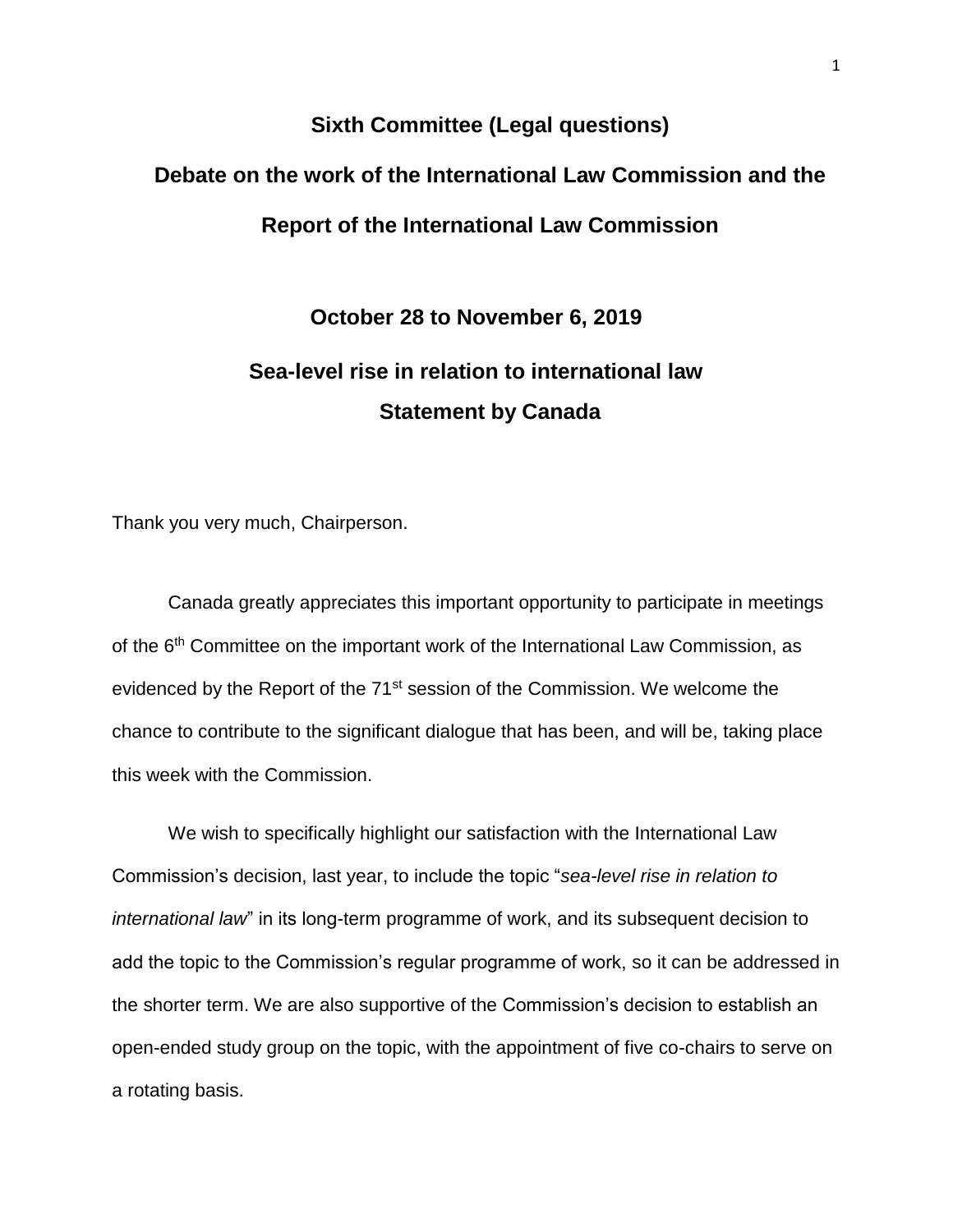Turning now to the substantive discussion before us, while I won't repeat everything that we said last year, I reiterate that Canada readily recognizes the need to study and address sea-level rise, a climate change-driven phenomenon, and that we share the concerns expressed by vulnerable low-lying coastal States and small island developing States with respect to the significant impacts of this phenomenon on various aspects of life, including the potential for related humanitarian and economic disasters.

Having the longest coastline in the world, we are keenly aware that portions of our coastline, notably in Canada's north, are especially vulnerable to this phenomenon.

We therefore see high value in having the International Law Commission pursue the matter of sea-level rise in relation to international law.

We note that some of the law of the sea issues related to sea level rise may trigger broader debates, unnecessarily complicating the task at hand. In those instances, maintaining a more focused approach to the review would be advisable. For example, when considering the possible legal effects of sea-level rise on the status of islands and rocks, the Commission should indeed consider those potential effects, but without entering into the complex debate over the specific characteristics that may grant the status of "rock" or "island."

Similarly, when considering the measurement of baselines, together with the outer limits of maritime zones measured from baselines, Canada is mindful of exchanges of views on whether baselines should be allowed to be moved as a consequence of sea-level rise. We would look to the International Law Commission to follow a cautious approach on those matters - an approach that supports certainty and stability for the delimitation of maritime boundaries.